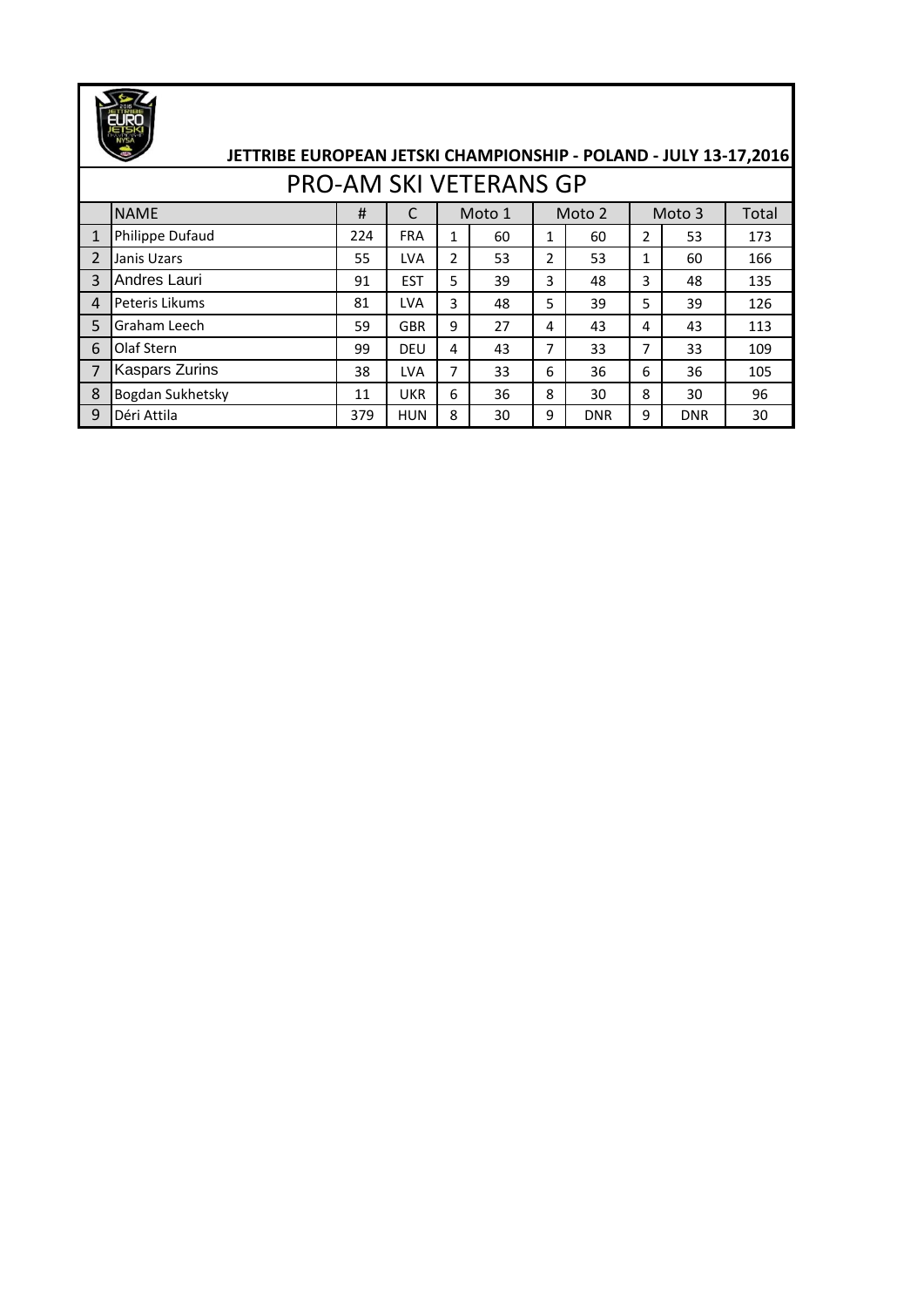

|    |                               |     |              |                | <b>RUN PRO-AM STOCK</b> |                |            |                |            |       |
|----|-------------------------------|-----|--------------|----------------|-------------------------|----------------|------------|----------------|------------|-------|
|    | <b>NAME</b>                   | #   | $\mathsf{C}$ |                | Moto 1                  |                | Moto 2     |                | Moto 3     | Total |
| 1  | <b>Marcel Diebert</b>         | 78  | DEU          | 4              | 43                      | $\mathbf{1}$   | 60         | 1              | 60         | 163   |
| 2  | Phil Pope                     | 200 | <b>GBR</b>   | 3              | 48                      | $\overline{2}$ | 53         | 5              | 39         | 140   |
| 3  | Waleed Alsharshani            | 51  | QAT          | $\mathbf{1}$   | 60                      | 4              | 43         | 6              | 36         | 139   |
| 4  | Daniel Lasselsberger          | 172 | <b>AUT</b>   | 5              | 39                      | 3              | 48         | 4              | 43         | 130   |
| 5  | <b>Mohammed Jassem Albaaz</b> | 55  | <b>KWT</b>   | $\overline{2}$ | 53                      | 12             | 20         | $\overline{2}$ | 53         | 126   |
| 6  | Przemek Bielawski             | 91  | <b>POL</b>   | 11             | 22                      | 6              | 36         | 3              | 48         | 106   |
| 7  | Jacek Szubert                 | 98  | POL          | 6              | 36                      | 5              | 39         | $\overline{7}$ | <b>DNR</b> | 75    |
| 8  | Valeri Trujevtsev             | 39  | EST          | 7              | 33                      | 8              | 30         | 8              | <b>DNR</b> | 63    |
| 9  | Jacek Wasilewski              | 15  | POL          | 10             | 24                      | 7              | 33         | 9              | <b>DNR</b> | 57    |
| 10 | Jan Jensen                    | 288 | <b>DNK</b>   | 9              | 27                      | 9              | 27         | 10             | <b>DNR</b> | 54    |
| 11 | David Rapp                    | 777 | <b>GBR</b>   | 8              | 30                      | 10             | 24         | 11             | <b>DNR</b> | 54    |
| 12 | Maciej Kania                  | 203 | <b>POL</b>   | 16             | <b>DNR</b>              | 11             | 22         | 12             | <b>DNR</b> | 22    |
| 13 | Pancho Marjak                 | 13  | <b>FIN</b>   | 12             | 20                      | 13             | <b>DNR</b> | 13             | <b>DNR</b> | 20    |
| 14 | Hoffmann Patrik               | 110 | <b>DEU</b>   | 14             | <b>DNR</b>              | 14             | <b>DNR</b> | 14             | <b>DNR</b> | 0     |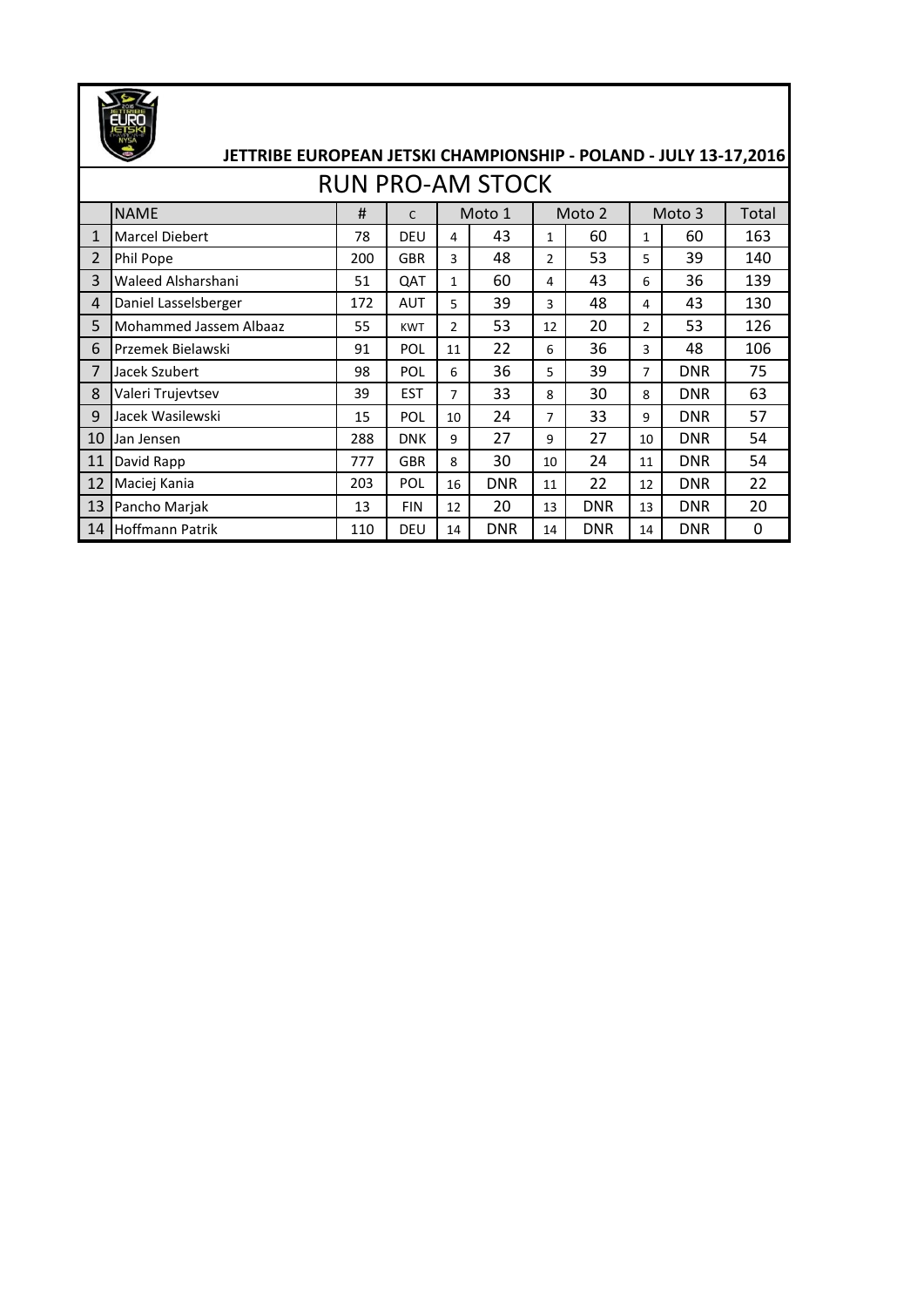

|                |                        |                |            |                | <b>PRO-AM SKI STOCK</b> |                |        |    |        |       |
|----------------|------------------------|----------------|------------|----------------|-------------------------|----------------|--------|----|--------|-------|
|                | <b>NAME</b>            | #              | C          |                | Moto 1                  |                | Moto 2 |    | Moto 3 | Total |
| 1              | Marten Männi           | 53             | <b>EST</b> | $\overline{2}$ | 53                      | $\mathbf{1}$   | 60     | 1  | 60     | 173   |
| $\overline{2}$ | <b>Daniels Poznaks</b> | 56             | <b>LVA</b> | 3              | 48                      | 4              | 43     | 2  | 53     | 144   |
| 3              | <b>Robin Ortner</b>    | 25             | <b>AUT</b> | 1              | 60                      | $\overline{2}$ | 53     | 9  | 27     | 140   |
| 4              | <b>Karlis Zurins</b>   | 12             | <b>LVA</b> | 6              | 36                      | 5              | 39     | 7  | 33     | 108   |
| 5              | Gonçalo Rodrigues      | 122            | <b>PRT</b> | 4              | 43                      | 7              | 33     | 8  | 30     | 106   |
| 6              | Andriy Yegelnytskyy    | 42             | <b>UKR</b> | 7              | 33                      | 6              | 36     | 6  | 36     | 105   |
| 7              | <b>Phil Segers</b>     | 16             | <b>BEL</b> | 5              | 39                      | 10             | 24     | 5  | 39     | 102   |
| 8              | Andreas Thiesson       | 247            | <b>DNK</b> | 17             | <b>DNR</b>              | 3              | 48     | 4  | 43     | 91    |
| 9              | <b>Belyy Danil</b>     | 77             | <b>UKR</b> | 18             | <b>DNR</b>              | 11             | 22     | 3  | 48     | 70    |
| 10             | <b>Emils Poznaks</b>   | 48             | <b>LVA</b> | 9              | 27                      | 8              | 30     | 17 | 10     | 67    |
| 11             | Debby Keulers          | $\overline{2}$ | <b>NED</b> | 10             | 24                      | 16             | 12     | 10 | 24     | 60    |
| 12             | Sebastião Fragoso      | 9              | <b>PRT</b> | 8              | 30                      | 14             | 16     | 16 | 12     | 58    |
| 13             | Karlo Brezni           | 128            | <b>HRV</b> | 14             | 16                      | 13             | 18     | 14 | 16     | 50    |
| 14             | Zoetaert Jens          | 21             | <b>BEL</b> | 11             | 22                      | 15             | 14     | 15 | 14     | 50    |
| 15             | <b>Michael Ortner</b>  | 160            | <b>AUT</b> | 12             | 20                      | 17             | 10     | 13 | 18     | 48    |
| 16             | Pentti Keinanen        | 116            | <b>FIN</b> | 16             | <b>DNR</b>              | 9              | 27     | 12 | 20     | 47    |
| 17             | Anton Yegelnytskyy     | 24             | <b>UKR</b> | 15             | <b>DNR</b>              | 12             | 20     | 11 | 22     | 42    |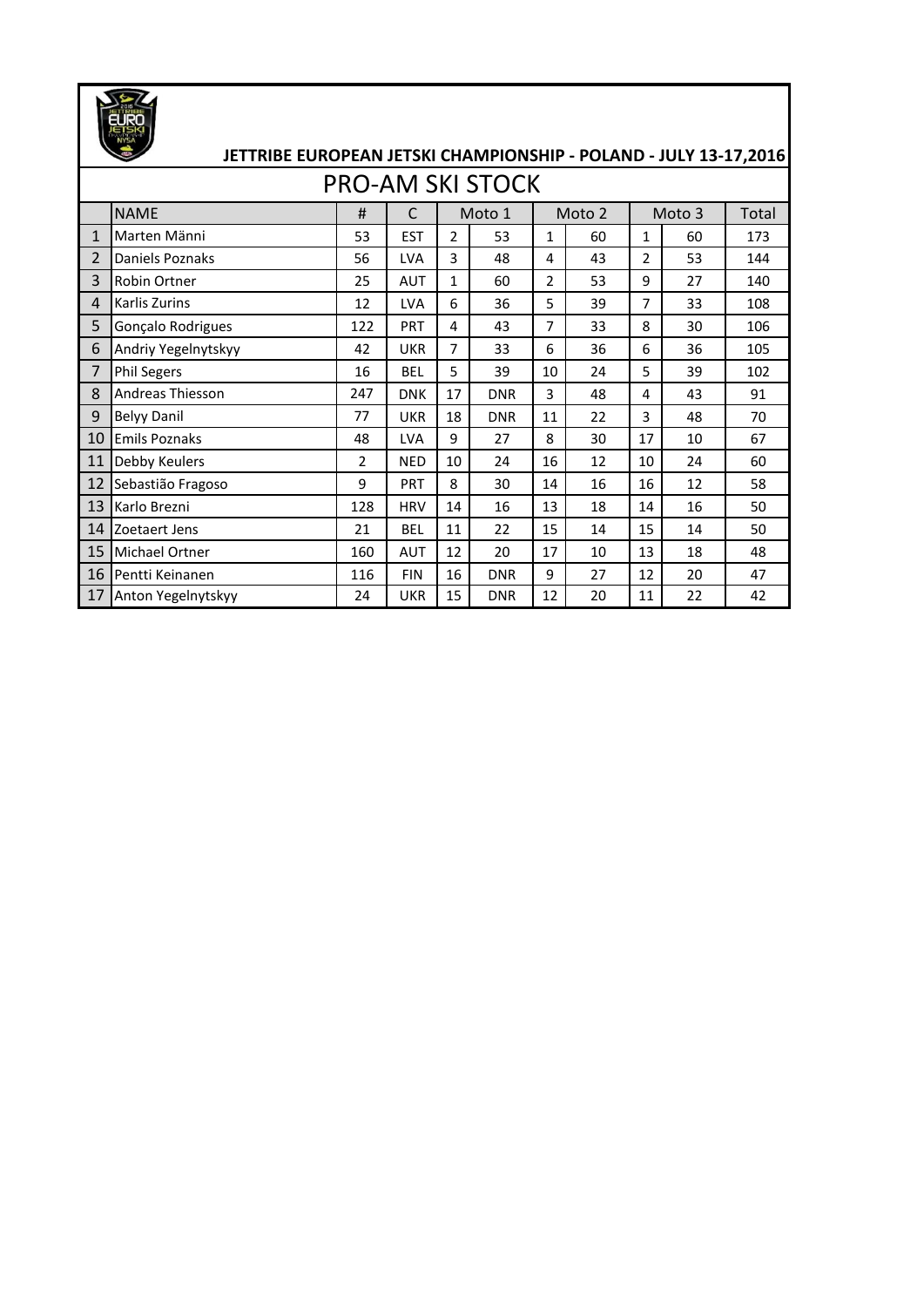

|                         |                           |              |            |                | <b>SKI JUNIORS LITES 13-15</b> |                |        |    |        |       |
|-------------------------|---------------------------|--------------|------------|----------------|--------------------------------|----------------|--------|----|--------|-------|
|                         | <b>NAME</b>               | #            | C          |                | Moto 1                         |                | Moto 2 |    | Moto 3 | Total |
| 1                       | Salman Alawadhi           | 3            | <b>UAE</b> | 1              | 60                             | 6              | 36     | 1  | 60     | 156   |
| $\overline{\mathbf{c}}$ | Mattias Reinaas           | 328          | <b>EST</b> | 6              | 36                             | 1              | 60     | 2  | 53     | 149   |
| 3                       | Oliver Liseth             | 332          | <b>NOR</b> | $\overline{2}$ | 53                             | 3              | 48     | 3  | 48     | 149   |
| $\overline{4}$          | Abdulah Alhammadi         | $\mathbf{1}$ | <b>UAE</b> | 5              | 39                             | $\overline{2}$ | 53     | 5  | 39     | 131   |
| 5                       | Sultan alhammadi          | 76           | <b>UAE</b> | 3              | 48                             | 5              | 39     | 4  | 43     | 130   |
| 6                       | Viljar Berntsen           | 83           | <b>NOR</b> | 4              | 43                             | 4              | 43     | 7  | 33     | 119   |
| $\overline{7}$          | <b>VLADYSLAV POLIAKOV</b> | 43           | <b>UKR</b> | 7              | 33                             | 7              | 33     | 8  | 30     | 96    |
| 8                       | <b>Mattias Siimann</b>    | 77           | <b>EST</b> | 8              | 30                             | 10             | 24     | 6  | 36     | 90    |
| 9                       | <b>Ricards Fukss</b>      | 119          | LAT        | 10             | 24                             | 9              | 27     | 9  | 27     | 78    |
| 10                      | <b>IReanna Wilson #40</b> | 212          | <b>GBR</b> | 11             | 22                             | 8              | 30     | 10 | 24     | 76    |
| 11                      | <b>Maksis Poznaks</b>     | 46           | LAT        | 9              | 27                             | 11             | 22     | 11 | 22     | 71    |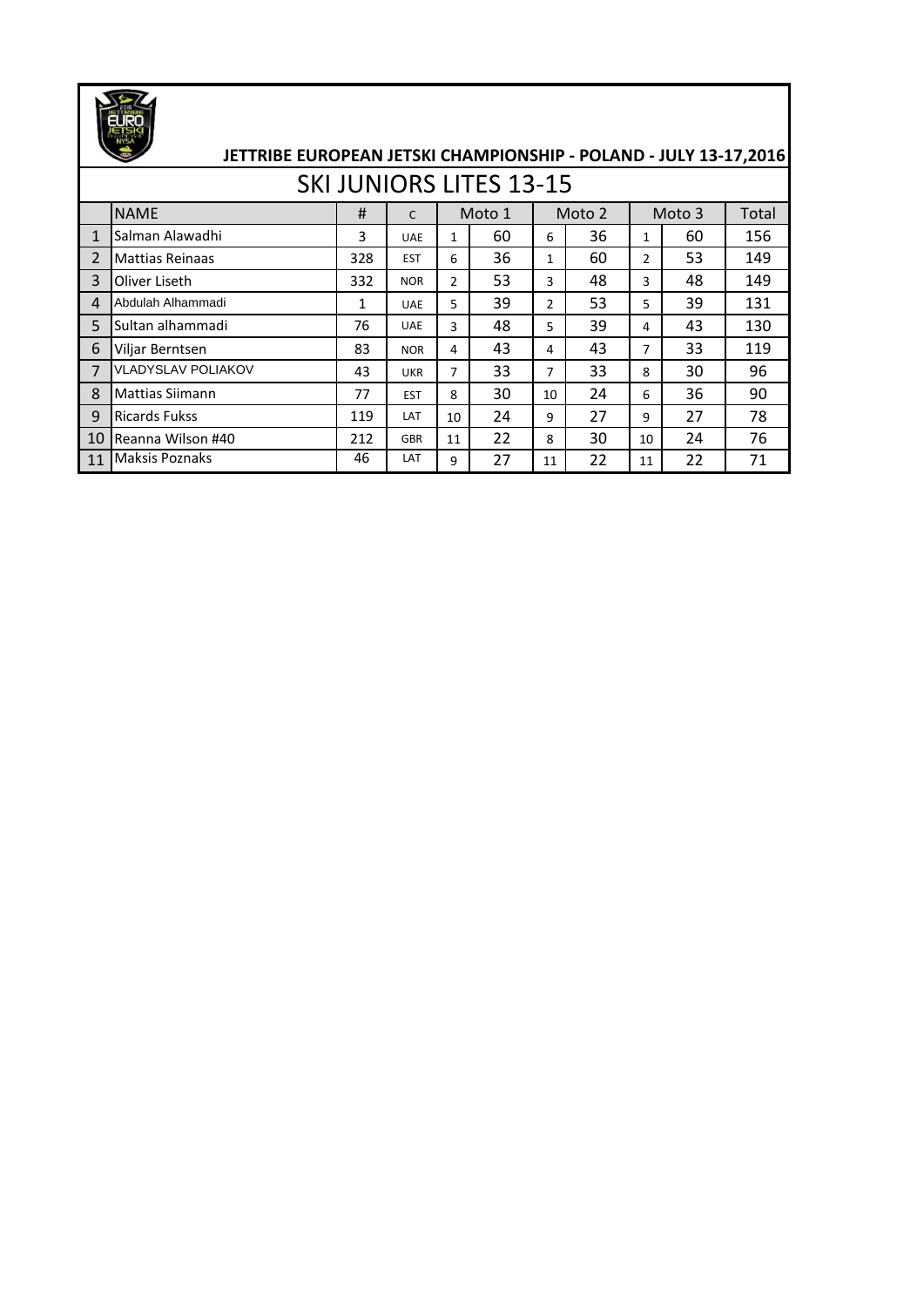

# SEA-DOO SPARK REC LITES

|                | <b>NAME</b>           | #   | C          |    | Moto 1 |                | Moto 2     |                | Moto 3     | Total |
|----------------|-----------------------|-----|------------|----|--------|----------------|------------|----------------|------------|-------|
| $\mathbf{1}$   | Christian Cagnard     | 64  | <b>SWE</b> | 1  | 60     | $\mathbf{1}$   | 60         | $\overline{2}$ | 53         | 173   |
| $\overline{2}$ | <b>Bart Meurrens</b>  | 9   | <b>BEL</b> | 12 | 20     | 2              | 53         | 1              | 60         | 133   |
| 3              | Michael FRITZ         | 69  | <b>AUT</b> | 7  | 33     | 3              | 48         | 5              | 39         | 120   |
| 4              | Cedric Eeckhout       | 43  | <b>BEL</b> | 2  | 53     | 4              | 43         | 12             | 20         | 116   |
| 5              | Bart van den bulcke   | 13  | <b>BEL</b> | 4  | 43     | $\overline{7}$ | 33         | 6              | 36         | 112   |
| 6              | Wendy de bock         | 42  | <b>BEL</b> | 9  | 27     | 6              | 36         | 4              | 43         | 106   |
| 7              | <b>Harry Rickaby</b>  | 105 | <b>GBR</b> | 3  | 48     | 10             | 24         | 9              | 27         | 99    |
| 8              | Pasi Vuorela          | 300 | <b>FIN</b> | 6  | 36     | 5              | 39         | 11             | 22         | 97    |
| 9              | Grant Packham         | 29  | <b>GBR</b> | 13 | 18     | 8              | 30         | 3              | 48         | 96    |
| 10             | <b>Bert Claerhout</b> | 38  | <b>BEL</b> | 5  | 39     | 12             | 20         | 7              | 33         | 92    |
| 11             | Eric Muelhausen       | 277 | DEU        | 11 | 22     | 14             | 16         | 8              | 30         | 68    |
| 12             | Mattias Siimann       | 77  | <b>EST</b> | 14 | 16     | 9              | 27         | 10             | 24         | 67    |
| 13             | <b>MARIO LAMY</b>     | 46  | <b>SVK</b> | 10 | 24     | 15             | 14         | 13             | 18         | 56    |
| 14             | Mel Kowalczyk         | 52  | DEU        | 8  | 30     | 11             | 22         | 16             | <b>DNR</b> | 52    |
| 15             | <b>KALLAR PEEDU</b>   | 10  | <b>EST</b> | 16 | 12     | 13             | 18         | 14             | 16         | 46    |
| 16             | Norman Nammert        | 24  | DEU        | 15 | 14     | 16             | <b>DNR</b> | 15             | 14         | 28    |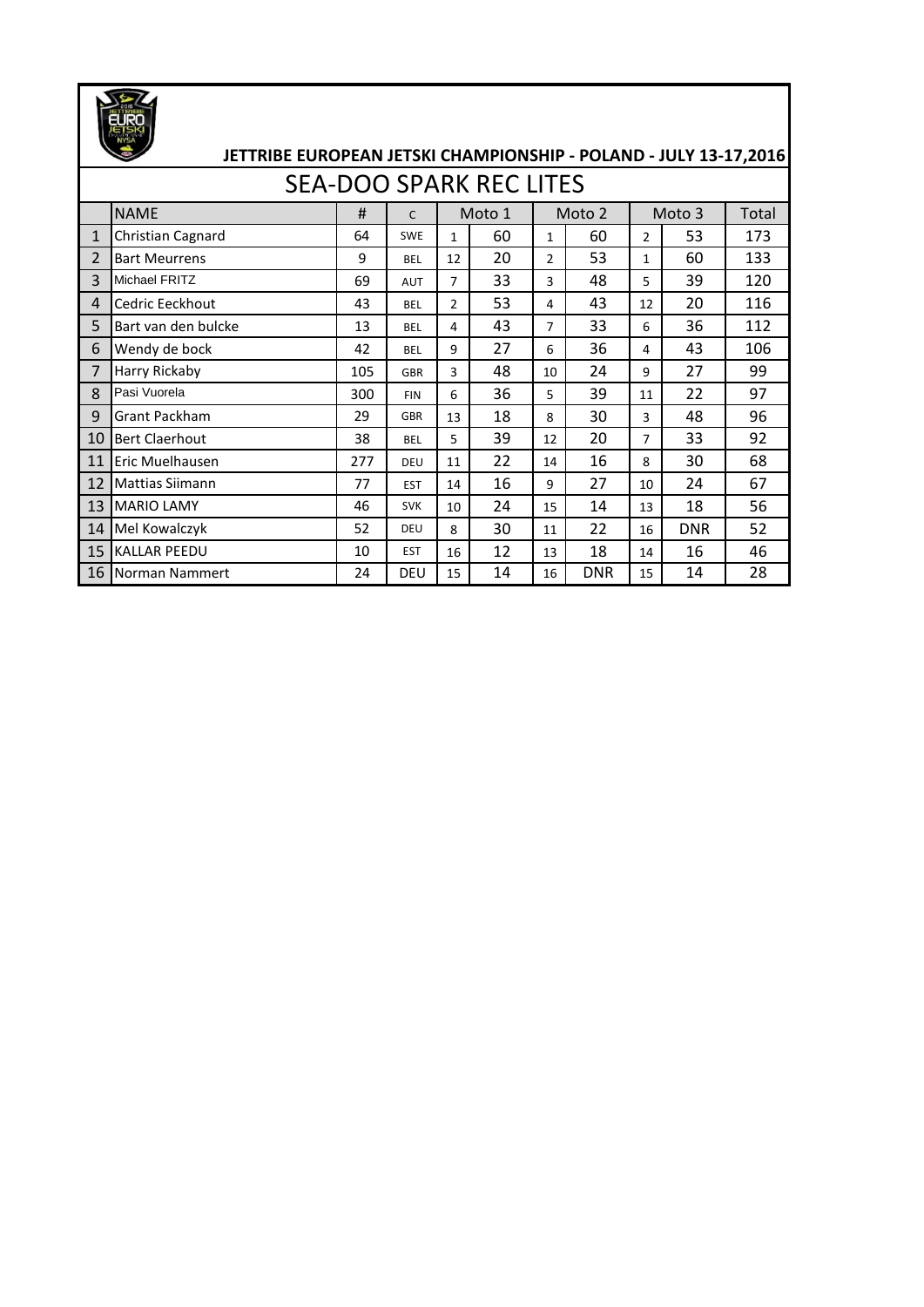

### PRO-AM RUN VETERANS 35+ GP/OPEN

|    | <b>NAME</b>            | #   | C          |    | Moto 1 |              | Moto 2     |                | Moto 3     | Total |
|----|------------------------|-----|------------|----|--------|--------------|------------|----------------|------------|-------|
| 1  | <b>Nico Russ</b>       | 5   | DEU        | 1  | 60     | $\mathbf{1}$ | 60         | $\mathbf{1}$   | 60         | 180   |
| 2  | Gediminas Leonas       | 33  | <b>LTU</b> | 2  | 53     | 2            | 53         | $\overline{2}$ | 53         | 159   |
| 3  | Jacek Szubert          | 98  | POL        | 4  | 43     | 3            | 48         | 3              | 48         | 139   |
| 4  | Valeri Trujevtsev      | 39  | <b>EST</b> | 5  | 39     | 5            | 39         | 4              | 43         | 121   |
| 5  | Adrian Wilson          | 121 | <b>GBR</b> | 9  | 27     | 4            | 43         | 6              | 36         | 106   |
| 6  | Przemek Bielawski      | 91  | POL        | 3  | 48     | 10           | 24         | 7              | 33         | 105   |
| 7  | ALVYDAS VASILIAUSKAS   | 9   | LTU        | 7  | 33     | 11           | 22         | 5              | 39         | 94    |
| 8  | Tomas Pazler           | 77  | <b>CZE</b> | 10 | 24     | 6            | 36         | 8              | 30         | 90    |
| 9  | Brandao, Frederik      | 6   | <b>DEU</b> | 8  | 30     | 8            | 30         | 10             | 24         | 84    |
| 10 | Hansi Reichardt        | 66  | DEU        | 12 | 20     | 7            | 33         | 9              | 27         | 80    |
| 11 | Jacek Wasilewski       | 15  | POL        | 6  | 36     | 9            | 27         | 11             | <b>DNR</b> | 63    |
| 12 | <b>Engels Philippe</b> | 50  | <b>BEL</b> | 11 | 22     | 12           | 20         | 12             | <b>DNR</b> | 42    |
| 13 | <b>Andrus Lutt</b>     | 17  | <b>EST</b> | 13 | 18     | 13           | 18         | 13             | <b>DNR</b> | 36    |
| 14 | Bukiej Sebastian       | 34  | POL        | 14 | 16     | 14           | <b>DNR</b> | 14             | <b>DNR</b> | 16    |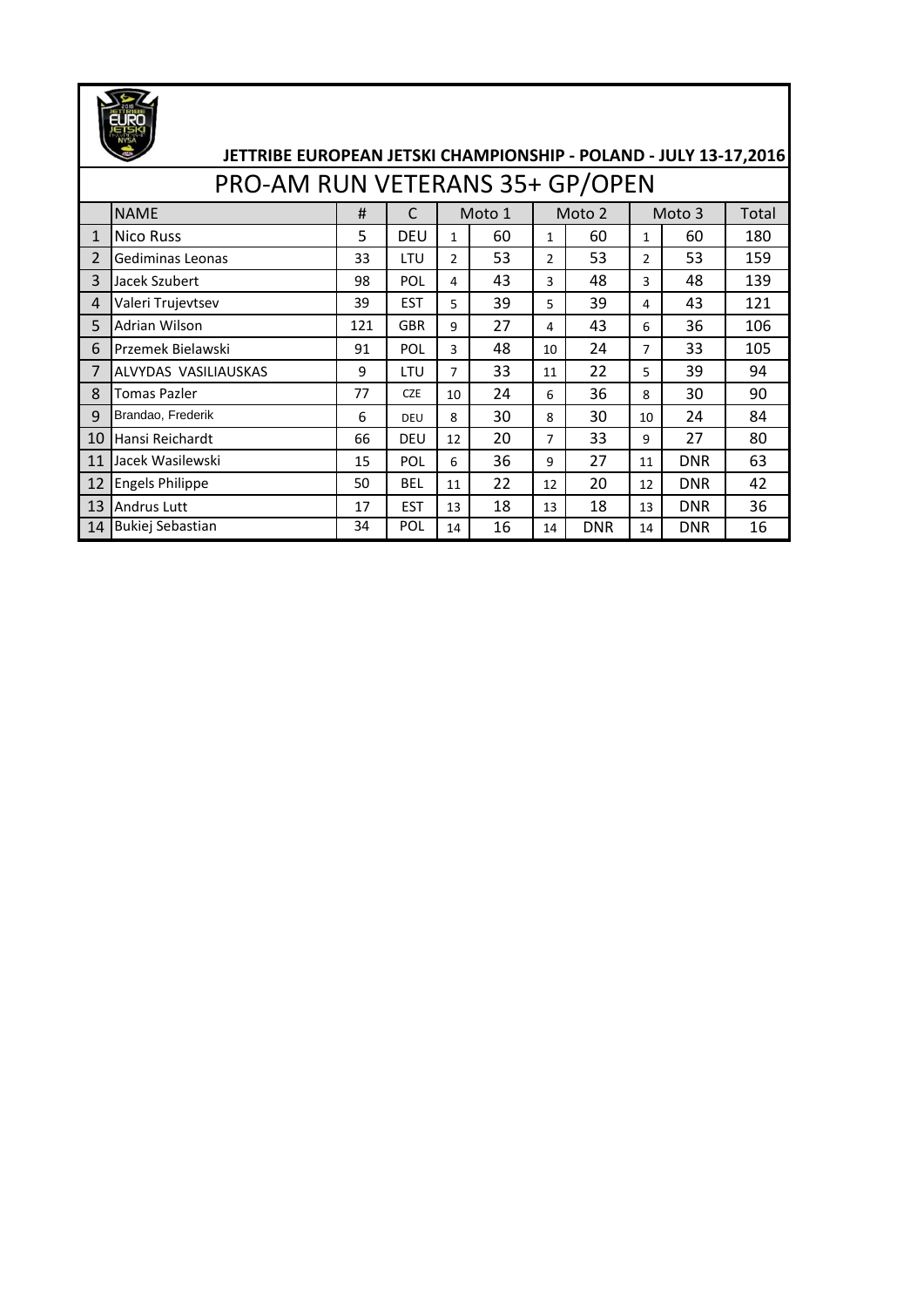

|                          |                     |                |            |   | <b>SKI LADIES IJSBA PRO-AM</b> |                |        |   |            |       |
|--------------------------|---------------------|----------------|------------|---|--------------------------------|----------------|--------|---|------------|-------|
|                          | <b>NAME</b>         | #              |            |   | Moto 1                         |                | Moto 2 |   | Moto 3     | Total |
| 1                        | Greta Zalcmane      | 11             | <b>LVA</b> | 1 | 60                             | 1              | 60     | 7 | 33         | 153   |
| $\overline{\phantom{0}}$ | Chloe Marsh         | 10             | <b>GBR</b> | 2 | 53                             | 4              | 43     | 2 | 53         | 149   |
| 3                        | Krista Uzare        | 95             | <b>LVA</b> | 5 | 39                             | 3              | 48     | 1 | 60         | 147   |
| $\overline{4}$           | Debby Keulers       | $\overline{2}$ | <b>NED</b> | 6 | 36                             | $\overline{2}$ | 53     | 3 | 48         | 137   |
| 5                        | Christina Mahringer | 100            | <b>AUT</b> | 4 | 43                             | 5              | 39     | 6 | 36         | 118   |
| 6                        | Reanna Wilson #40   | 212            | <b>GBR</b> |   | 33                             | 6              | 36     | 5 | 39         | 108   |
| $\overline{7}$           | Zofia Radziwitowicz | 69             | POL        | 3 | 48                             | 7              | 33     | 8 | <b>DNR</b> | 81    |
| $\mathsf{R}$             | Casey Leech         | 89             | <b>GBR</b> | 8 | <b>DNR</b>                     | 8              | 30     | 4 | 43         | 73    |



## **JETTRIBE EUROPEAN JETSKI CHAMPIONSHIP - POLAND - JULY 13-17,2016**

SKI JUNIORS LITES 10-12

| INAME           | Ħ   | ๛          |   | Moto |   | Moto 2 |   | Moto 3 | ota  |
|-----------------|-----|------------|---|------|---|--------|---|--------|------|
| Mattias Reinaas | 328 | <b>EST</b> | - | 60   | - | 60     | ۰ | 60     | 180  |
| Ahmed alhammadi | 76  | UAE        | - | 53   | - | 53     |   | 53     | 159. |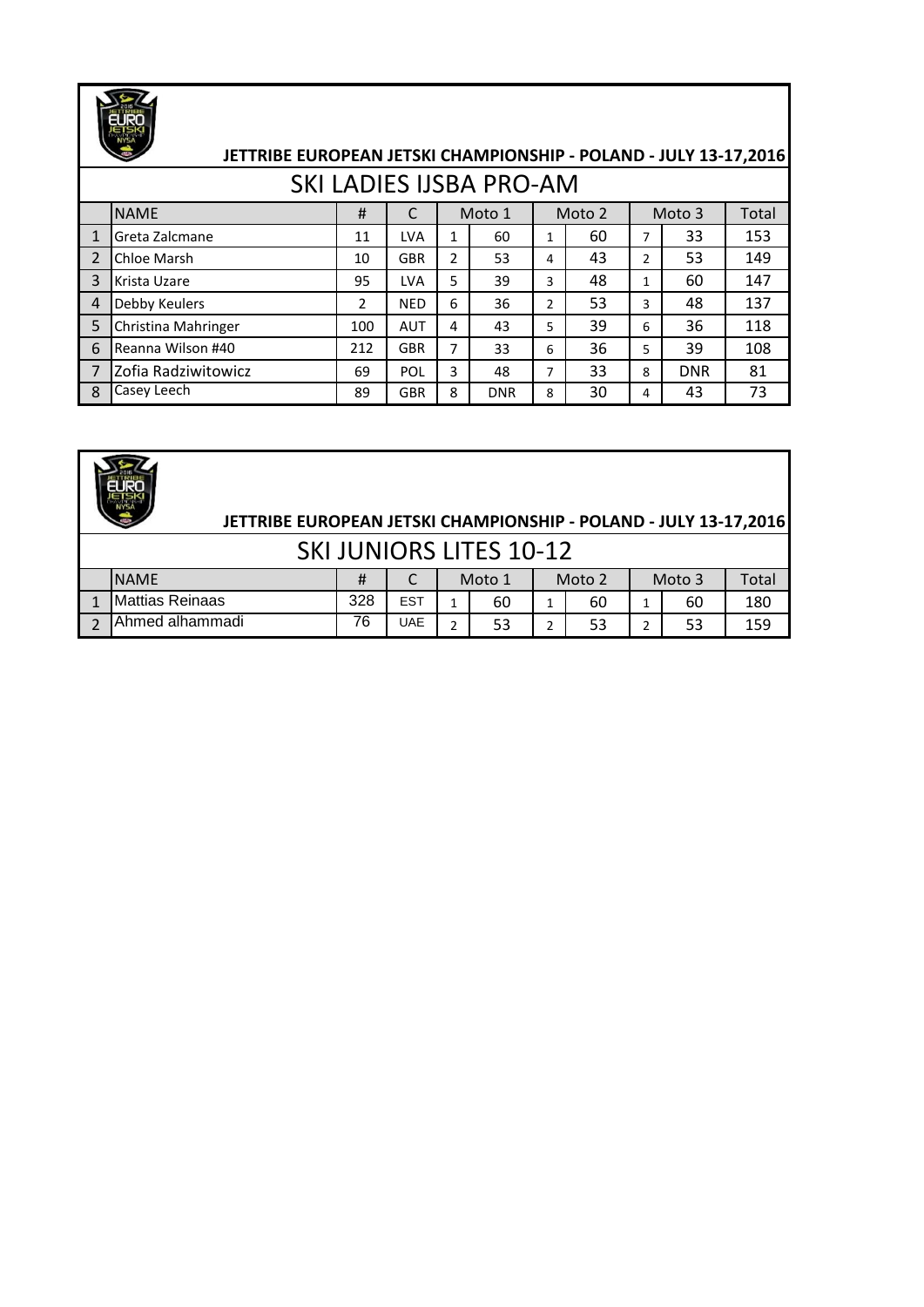

### RUNABOUT LIMITED PRO-AM

|    | NUNADUUT LIIVIITLUT NU AIVI |     |            |    |            |                |            |                |            |       |
|----|-----------------------------|-----|------------|----|------------|----------------|------------|----------------|------------|-------|
|    | <b>NAME</b>                 | #   | C          |    | Moto 1     |                | Moto 2     |                | Moto 3     | Total |
| 1  | Daniel Lasselsberger        | 172 | <b>AUT</b> | 1  | 60         | $\overline{2}$ | 53         | 6              | 36         | 149   |
| 2  | Mohammed Ibrahim Burbayea   | 5   | <b>KWT</b> | 9  | 27         | 1              | 60         | 1              | 60         | 147   |
| 3  | Jan Jensen                  | 288 | <b>DNK</b> | 4  | 43         | 4              | 43         | 3              | 48         | 134   |
| 4  | Gediminas Leonas            | 33  | LTU        | 2  | 53         | 12             | 20         | 4              | 43         | 116   |
| 5  | Anastas Panchenko           | 7   | <b>RUS</b> | 5  | 39         | 6              | 36         | 5              | 39         | 114   |
| 6  | Alan Kołodziejek            | 49  | POL        | 3  | 48         | 17             | 10         | $\overline{2}$ | 53         | 111   |
| 7  | Adrian Wilson               | 121 | <b>GBR</b> | 6  | 36         | 5              | 39         | 9              | 27         | 102   |
| 9  | Artur Jabłoński             | 500 | POL        | 10 | 24         | 11             | 22         | 7              | 33         | 79    |
| 9  | Przemek Bielawski           | 91  | POL        | 8  | 30         | 7              | 33         | 14             | <b>DNR</b> | 63    |
| 10 | Brandao, Frederik           | 6   | DEU        | 14 | 16         | 10             | 24         | 12             | 20         | 60    |
| 11 | Jacek Szubert               | 98  | POL        | 16 | 12         | 3              | 48         | 15             | <b>DNR</b> | 60    |
| 12 | <b>Tomas Pazler</b>         | 77  | <b>CZE</b> | 13 | 18         | 13             | 18         | 11             | 22         | 58    |
| 13 | Mindaugas Jaciauskas        | 13  | <b>LTU</b> | 19 | <b>DNR</b> | 9              | 27         | 8              | 30         | 57    |
| 14 | <b>Marcel Diebert</b>       | 78  | DEU        | 11 | 22         | 8              | 30         | 16             | <b>DNR</b> | 52    |
| 15 | Tomasz Kolenkiewicz         | 86  | POL        | 17 | 10         | 15             | 14         | 10             | 24         | 48    |
| 16 | Danizs Viktor               | 56  | <b>HUN</b> | 15 | 14         | 14             | 16         | 13             | 18         | 48    |
| 17 | Pancho Marjak               | 131 | <b>FIN</b> | 7  | 33         | 18             | <b>DNR</b> | 17             | <b>DNR</b> | 33    |
| 18 | Jacek Wasilewski            | 15  | POL        | 12 | 20         | 16             | 12         | 18             | <b>DNR</b> | 32    |
| 19 | Roland Soós                 | 45  | <b>HUN</b> | 18 | 8          | 19             | <b>DNR</b> | 19             | <b>DNR</b> | 8     |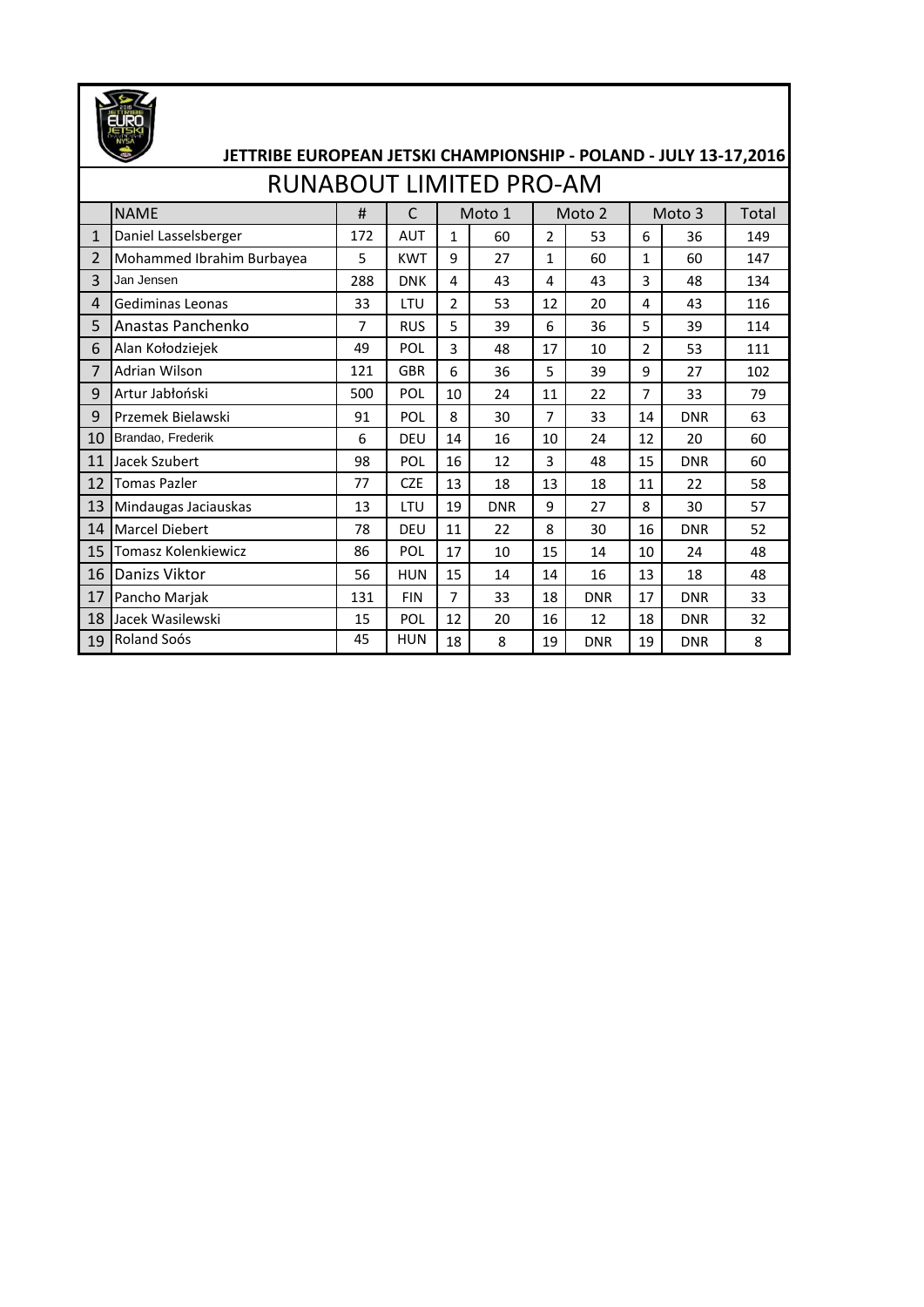

## Pro-Am Stock Women Run

| <b>NAME</b>     | Ħ  | ∽<br>֊     |   | Moto      |        | Moto |        | Moto     | Total |
|-----------------|----|------------|---|-----------|--------|------|--------|----------|-------|
| Iliko Vasari    | 55 | <b>HUN</b> |   | 60        |        | 60   | -      | 60       | 180   |
| Agnieszka Chyza | 85 | POL        | - | E O<br>ວວ | -<br>- | 53   | ∽<br>- | 52<br>၁၁ | 159   |

|                    |     | <b>Run Classic NA</b> |   |        |   |            |   |            |       |
|--------------------|-----|-----------------------|---|--------|---|------------|---|------------|-------|
| <b>NAME</b>        | #   |                       |   | Moto 1 |   | Moto 2     |   | Moto 3     | Total |
| <b>MARIO LAMY</b>  | 46  | <b>SVK</b>            |   | 60     |   | 60         |   | 53         | 173   |
| Vangansbeck Claude | 8   | <b>BEL</b>            |   | 53     | h | 53         |   | 60         | 166   |
| Mel Kowalczyk      | 52  | DEU                   | 3 | 48     | 3 | 48         | 3 | <b>DNR</b> | 96    |
| Pasi Vuorela       | 300 | <b>FIN</b>            | 4 | 43     | 4 | <b>DNR</b> | 4 | <b>DNR</b> | 43    |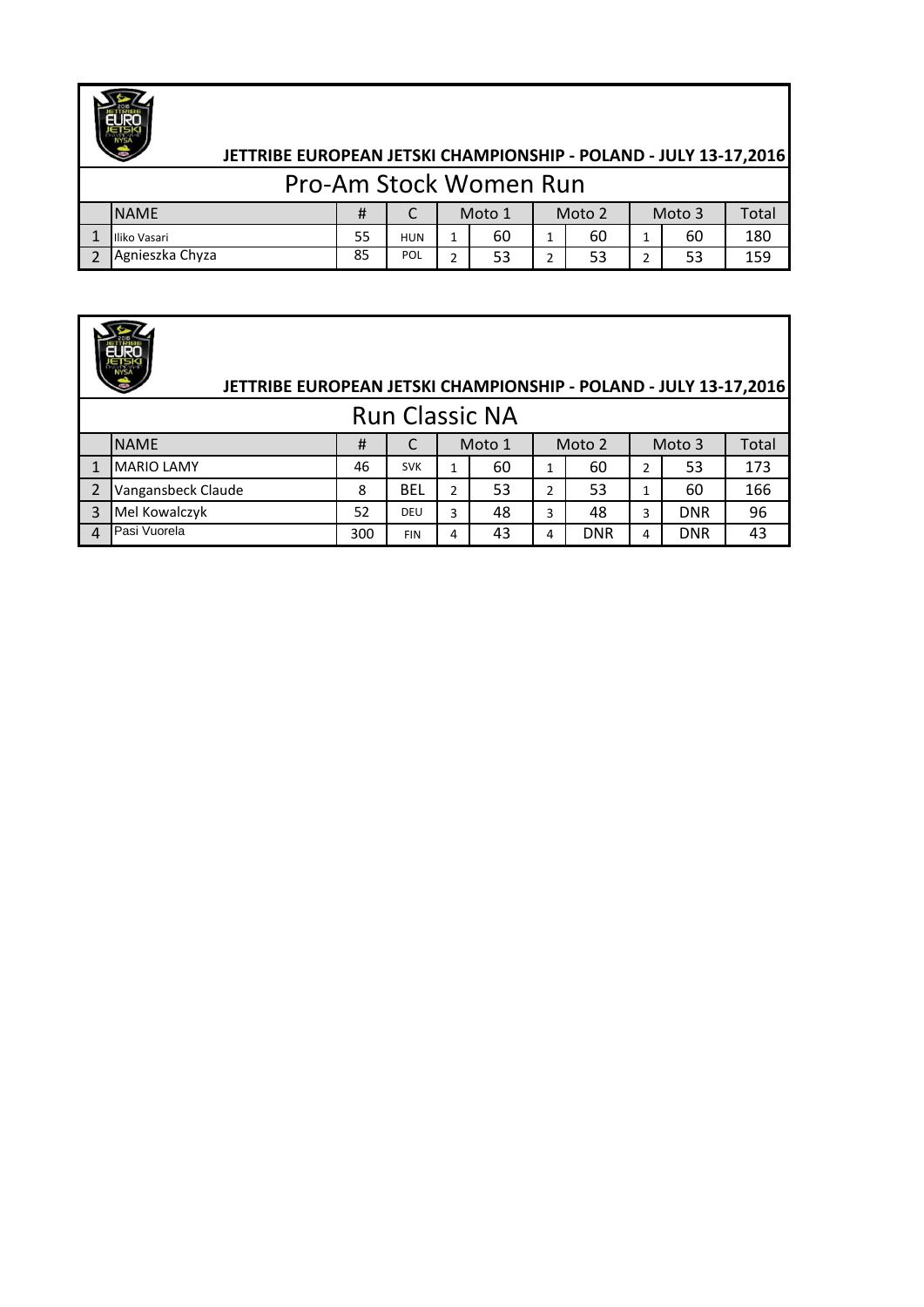

|                | <b>SKI LIMITED PRO-AM</b> |     |            |                  |    |    |            |                |            |       |  |  |  |  |  |
|----------------|---------------------------|-----|------------|------------------|----|----|------------|----------------|------------|-------|--|--|--|--|--|
|                | <b>NAME</b>               | #   | C          | Moto 2<br>Moto 1 |    |    |            |                | Moto 3     | Total |  |  |  |  |  |
| 1              | Lukas Binar               | 39  | <b>CZE</b> | $\mathbf{1}$     | 60 | 1  | 60         | 1              | 60         | 180   |  |  |  |  |  |
| $\overline{2}$ | Kacper Kania              | 94  | POL        | 5                | 39 | 3  | 48         | $\overline{2}$ | 53         | 140   |  |  |  |  |  |
| 3              | Marten Männi              | 53  | <b>EST</b> | $\overline{2}$   | 53 | 2  | 53         | 9              | 27         | 133   |  |  |  |  |  |
| $\overline{4}$ | Salem Aymen Al-Mutawa     | 78  | <b>KWT</b> | 3                | 48 | 5  | 39         | 7              | 33         | 120   |  |  |  |  |  |
| 5              | <b>Daniels Poznaks</b>    | 56  | <b>LVA</b> | 9                | 27 | 4  | 43         | 4              | 43         | 113   |  |  |  |  |  |
| 6              | Jesper Hermansen          | 91  | <b>NOR</b> | 10               | 24 | 6  | 36         | 3              | 48         | 108   |  |  |  |  |  |
| 7              | <b>Robin Ortner</b>       | 25  | <b>AUT</b> | 4                | 43 | 7  | 33         | 8              | 30         | 106   |  |  |  |  |  |
| 8              | Michael Ortner            | 160 | <b>AUT</b> | 6                | 36 | 8  | 30         | 6              | 36         | 102   |  |  |  |  |  |
| 9              | Karlo Brezni              | 128 | <b>HRV</b> | 8                | 30 | 9  | 27         | 5              | 39         | 96    |  |  |  |  |  |
| 10             | Tomas Havlin              | 37  | <b>CZE</b> | 7                | 33 | 10 | <b>DNR</b> | 10             | <b>DNR</b> | 33    |  |  |  |  |  |
| 11             | Déri Attila               | 379 | <b>HUN</b> | 11               | 22 | 11 | <b>DNR</b> | 11             | <b>DNR</b> | 22    |  |  |  |  |  |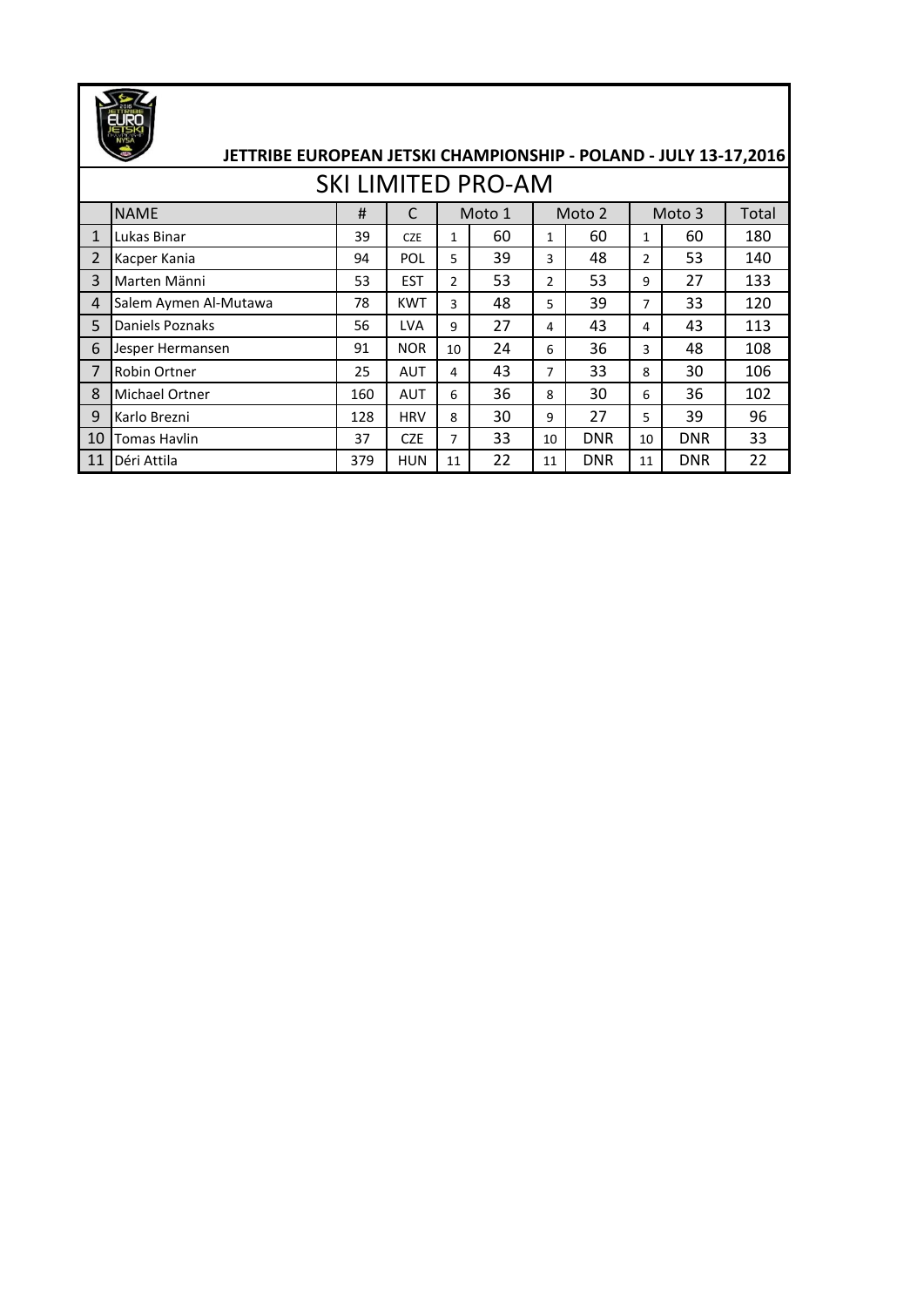

|   | Run 800 Open + Spark Turbo |     |            |        |    |        |    |        |    |       |  |  |  |  |
|---|----------------------------|-----|------------|--------|----|--------|----|--------|----|-------|--|--|--|--|
|   | <b>INAME</b>               | #   |            | Moto 1 |    | Moto 2 |    | Moto 3 |    | Total |  |  |  |  |
|   | <b>IMARIO LAMY</b>         | 46  | <b>SVK</b> |        | 60 |        | 60 |        | 60 | 180   |  |  |  |  |
|   | <b>Bart Meurrens</b>       | 9   | <b>BEL</b> | 2      | 53 | 2      | 53 | 2      | 53 | 159   |  |  |  |  |
| 3 | <b>Bart Van den Bulcke</b> | 13  | <b>BEL</b> | 3      | 48 | 3      | 48 | 3      | 48 | 144   |  |  |  |  |
|   | Harry Rickaby              | 105 | <b>GBR</b> | 4      | 43 | 4      | 43 | 5      | 39 | 125   |  |  |  |  |
|   | Bert Claerhout             | 38  | <b>BEL</b> | 5      | 39 | 5      | 39 | 4      | 43 | 121   |  |  |  |  |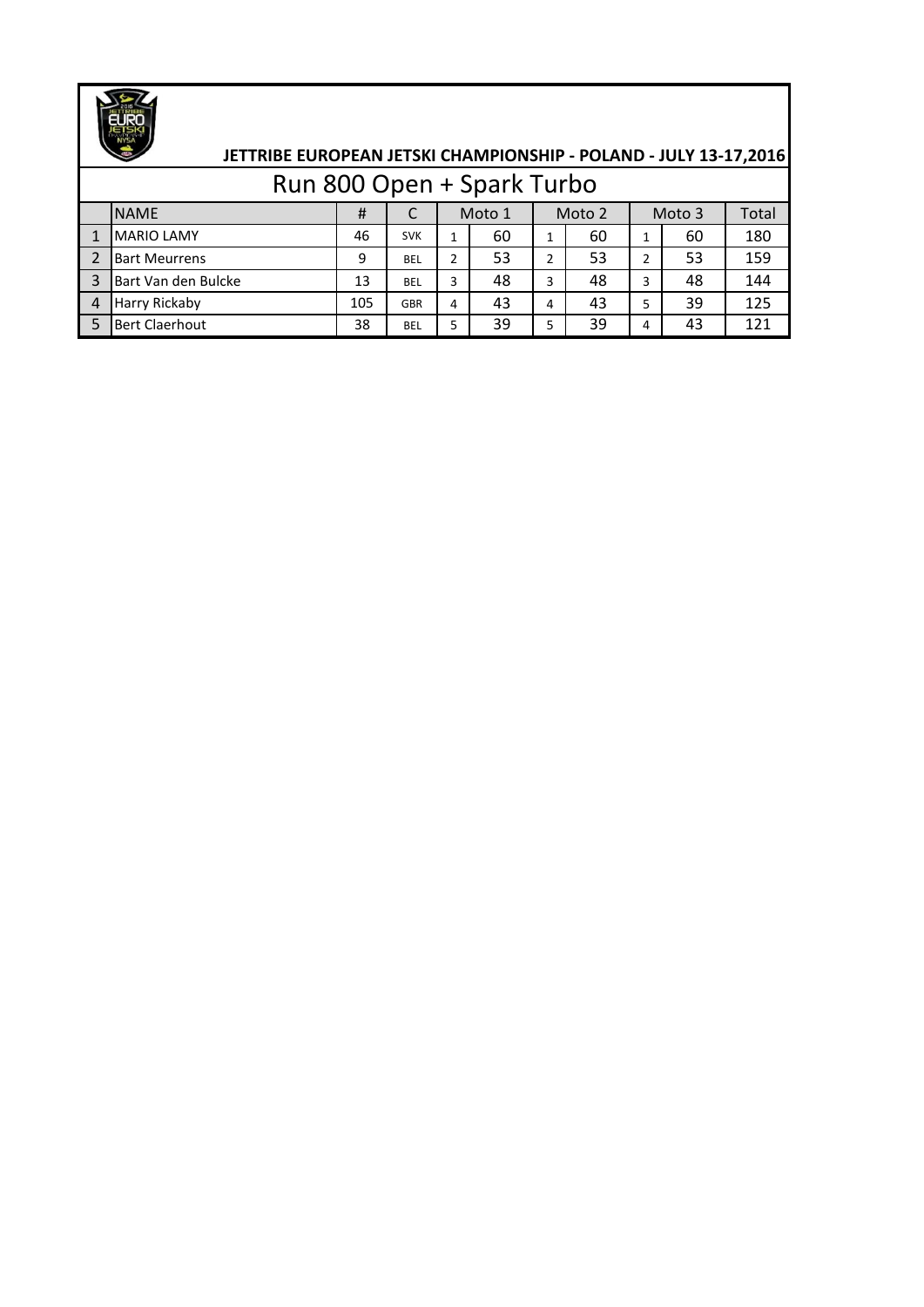

|                | <b>SKI NOVICE LITES</b>   |              |            |                |            |                |                |                |            |       |  |  |  |  |
|----------------|---------------------------|--------------|------------|----------------|------------|----------------|----------------|----------------|------------|-------|--|--|--|--|
|                | <b>NAME</b>               | #            | C          |                | Moto 1     |                | Moto 2         |                | Moto 3     | Total |  |  |  |  |
| 1              | Sultan alhammadi          | 76           | <b>UAE</b> | $\mathbf{1}$   | 60         | $\overline{2}$ | 53             | 3              | 48         | 161   |  |  |  |  |
| $\overline{2}$ | Salman Alawadhi           | 3            | <b>UAE</b> | $\overline{2}$ | 53         | 3              | 48             | $\overline{2}$ | 53         | 154   |  |  |  |  |
| 3              | Abdulah Alhammadi         | $\mathbf{1}$ | <b>UAE</b> | 16             | 12         | 1              | 60             | 1              | 60         | 132   |  |  |  |  |
| $\overline{4}$ | <b>Rolands Fukss</b>      | 119          | <b>LVA</b> | 5              | 39         | 5              | 39             | 4              | 43         | 121   |  |  |  |  |
| 5              | <b>Thomas LAGARDERE</b>   | 821          | <b>FRA</b> | 3              | 48         | 4              | 43             | 9              | 27         | 118   |  |  |  |  |
| 6              | <b>Chloe Marsh</b>        | 10           | <b>GBR</b> | 4              | 43         | 6              | 36             | 6              | 36         | 115   |  |  |  |  |
| 7              | <b>Tillmann Forster</b>   | 7            | DEU        | 11             | 22         | 8              | 30             | 7              | 33         | 85    |  |  |  |  |
| 8              | Poliakov Sergii           | 43           | <b>UKR</b> | 7              | 33         | 10             | 24             | 12             | 20         | 77    |  |  |  |  |
| 9              | Samoshkin Sergiy          | 17           | <b>UKR</b> | 6              | 36         | 13             | 18             | 11             | 22         | 76    |  |  |  |  |
| 10             | Luke Packham              | 333          | <b>GBR</b> | 8              | 30         | 9              | 27             | 13             | 18         | 75    |  |  |  |  |
| 11             | Jimmy Staff               | 53           | <b>SWE</b> | 21             | <b>DNR</b> | $\overline{7}$ | 33             | 5              | 39         | 72    |  |  |  |  |
| 12             | Casey Leech - raced 212?  | 89           | <b>GBR</b> | 12             | 20         | 18             | 8              | 8              | 30         | 58    |  |  |  |  |
| 13             | Van Reybroeck Michael     | 30           | <b>BEL</b> | 17             | 10         | 11             | 22             | 10             | 24         | 56    |  |  |  |  |
| 14             | Adam Lee                  | 27           | <b>GBR</b> | 10             | 24         | 16             | 12             | 16             | 12         | 48    |  |  |  |  |
| 15             | Marlier Rémy              | 590          | <b>BEL</b> | 9              | 27         | 12             | 20             | 21             | <b>DNR</b> | 47    |  |  |  |  |
| 16             | Carmen slijpen            | 26           | <b>NED</b> | 15             | 14         | 14             | 16             | 15             | 14         | 44    |  |  |  |  |
| 17             | Valerii Doaha             | 99           | <b>UKR</b> | 19             | 6          | 15             | 14             | 14             | 16         | 36    |  |  |  |  |
| 18             | Zander Thomas             | 71           | DEU        | 14             | 16         | 17             | 10             | 17             | 10         | 36    |  |  |  |  |
| 19             | <b>Mattias Pettersson</b> | 52           | <b>SWE</b> | 13             | 18         | 21             | $\overline{2}$ | 20             | 4          | 24    |  |  |  |  |
| 20             | <b>Bovenisty François</b> | 51           | <b>BEL</b> | 18             | 8          | 20             | 4              | 18             | 8          | 20    |  |  |  |  |
| 21             | Alex Arutenyants          | 21           | <b>UKR</b> | 20             | 4          | 19             | 6              | 19             | 6          | 16    |  |  |  |  |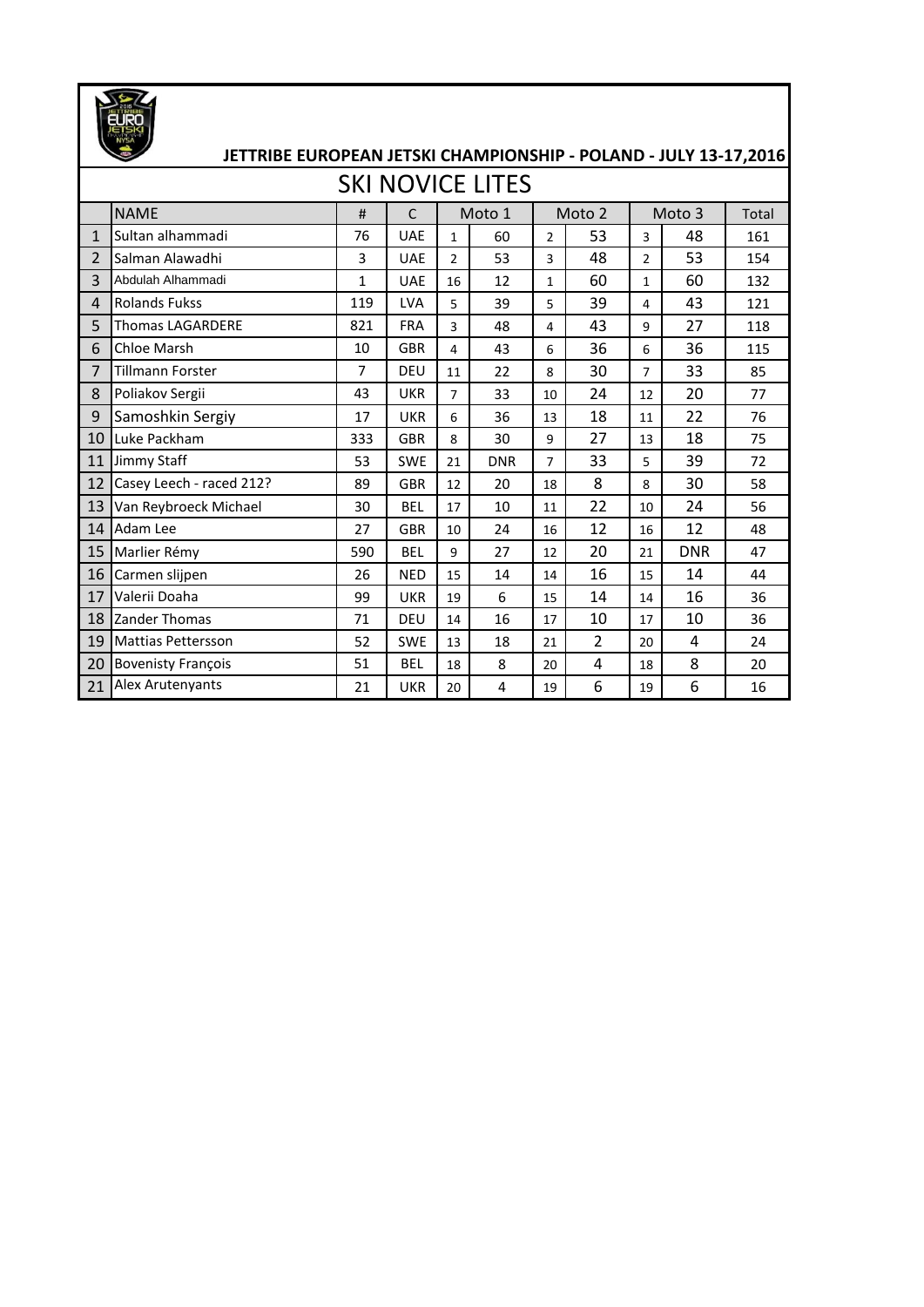

|                | <b>RUN NOVICE</b>  |     |            |        |    |                |            |                |            |     |  |  |  |  |
|----------------|--------------------|-----|------------|--------|----|----------------|------------|----------------|------------|-----|--|--|--|--|
|                | <b>NAME</b>        | #   | C          | Moto 1 |    | Moto 2         |            | Moto 3         | Total      |     |  |  |  |  |
| $\mathbf{1}$   | FEETU RAJAJÄRVI    | 279 | <b>FIN</b> | 2      | 53 | $\mathbf{1}$   | 60         | 1              | 60         | 173 |  |  |  |  |
| 2              | Kristiyan Kirov    | 530 | <b>BGR</b> | 8      | 30 | $\overline{2}$ | 53         | $\overline{2}$ | 53         | 136 |  |  |  |  |
| 3              | Trinconi Giovanni  | 58  | <b>BEL</b> | 6      | 36 | 4              | 43         | 7              | 33         | 112 |  |  |  |  |
| $\overline{4}$ | Julian Kirste      | 30  | <b>DEU</b> | 5      | 39 | 5              | 39         | 8              | 30         | 108 |  |  |  |  |
| 5              | Krawczek Sebastian | 54  | POL        | 14     | 16 | 3              | 48         | 4              | 43         | 107 |  |  |  |  |
| 6              | Christopher Jensen | 29  | <b>DNK</b> | 4      | 43 | 10             | 24         | 6              | 36         | 103 |  |  |  |  |
| 7              | Jakub Wasilewski   | 15  | POL        | 9      | 27 | 9              | 27         | 3              | 48         | 102 |  |  |  |  |
| 8              | Nicola Zupanjac    | 313 | <b>DEU</b> | 3      | 48 | 6              | 36         | 13             | <b>DNR</b> | 84  |  |  |  |  |
| 9              | Przemyslaw Leniec  | 73  | POL        | 11     | 22 | 7              | 33         | 9              | 27         | 82  |  |  |  |  |
| 10             | <b>Marvin Kuhs</b> | 666 | <b>DEU</b> | 12     | 20 | 14             | 16         | 5              | 39         | 75  |  |  |  |  |
| 11             | Arkadivsl Bartyzel | 70  | POL        | 10     | 24 | 11             | 22         | 10             | 24         | 70  |  |  |  |  |
| 12             | Norman Nammert     | 78  | <b>DEU</b> | 7      | 33 | 8              | 30         | 14             | <b>DNR</b> | 63  |  |  |  |  |
| 13             | Robert Wallenborn  | 112 | <b>DEU</b> | 1      | 60 | 15             | <b>DNR</b> | 15             | <b>DNR</b> | 60  |  |  |  |  |
| 14             | Alireza Ashrafi    | 707 | <b>IRN</b> | 15     | 14 | 12             | 20         | 11             | 22         | 56  |  |  |  |  |
| 15             | Jacek Wasilewski   | 72  | POL        | 16     | 12 | 13             | 18         | 12             | 20         | 50  |  |  |  |  |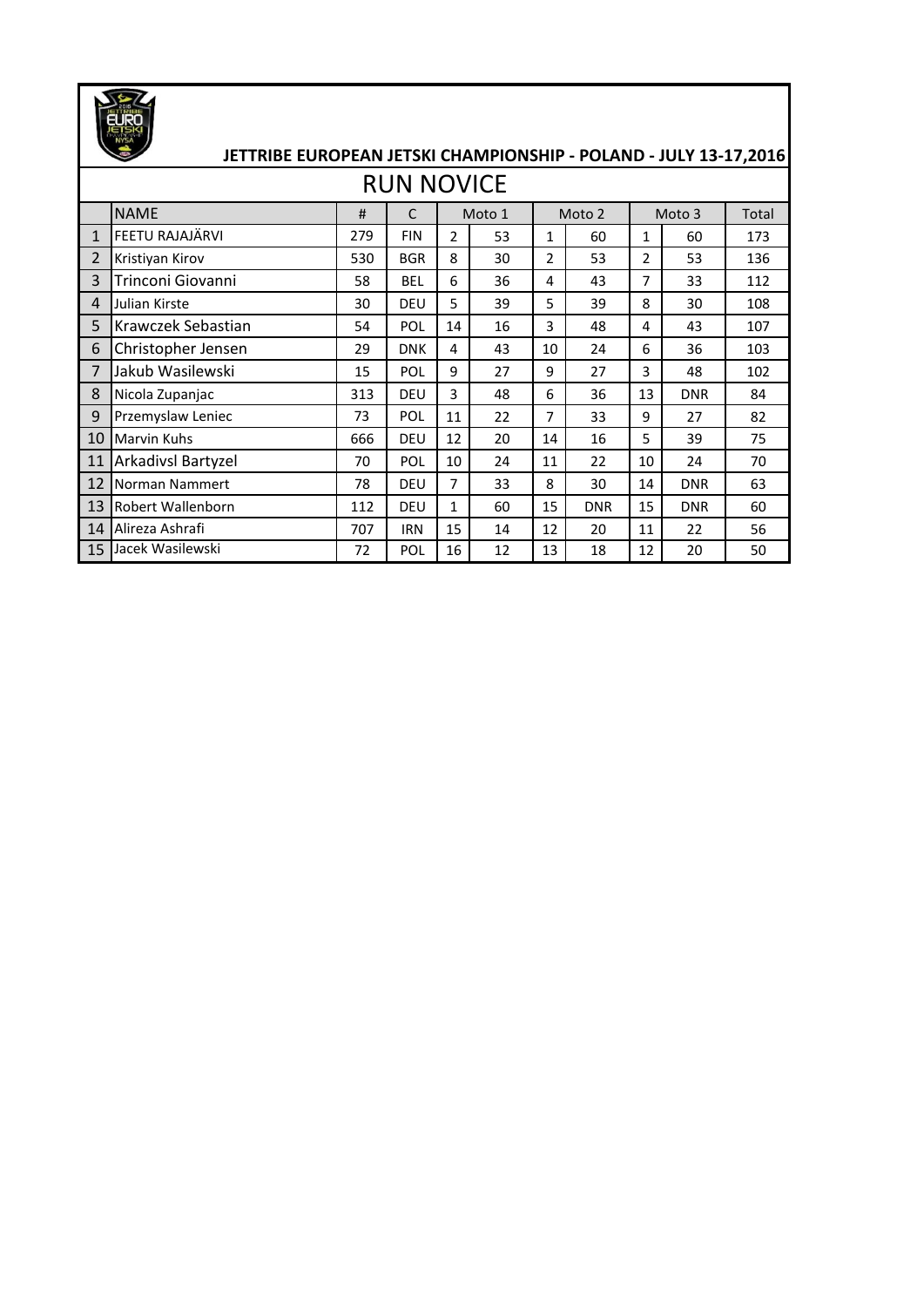

|    | <b>SKI LITES IJSBA PRO-AM</b> |     |            |                |        |                |        |    |            |       |  |  |  |  |
|----|-------------------------------|-----|------------|----------------|--------|----------------|--------|----|------------|-------|--|--|--|--|
|    | <b>NAME</b>                   | #   | C          |                | Moto 1 |                | Moto 2 |    | Moto 3     | Total |  |  |  |  |
| 1  | Quinten Bossche               | 98  | <b>BEL</b> | $\mathbf{1}$   | 60     | $\mathbf{1}$   | 60     | 1  | 60         | 180   |  |  |  |  |
| 2  | Ulrik Berntsen                | 83  | <b>NOR</b> | 4              | 43     | 3              | 48     | 2  | 53         | 144   |  |  |  |  |
| 3  | Markus Erlach                 | 100 | <b>AUT</b> | $\overline{2}$ | 53     | 8              | 30     | 3  | 48         | 131   |  |  |  |  |
| 4  | Gonçalo Rodrigues             | 122 | PRT        | 3              | 48     | 5              | 39     | 4  | 43         | 130   |  |  |  |  |
| 5  | <b>Beernaut Anthony</b>       | 4   | <b>BEL</b> | 7              | 33     | $\overline{2}$ | 53     | 5  | 39         | 125   |  |  |  |  |
| 6  | <b>Anders Keller</b>          | 55  | <b>DNK</b> | 5              | 39     | 4              | 43     | 11 | 22         | 104   |  |  |  |  |
| 7  | Russel Ghislain               | 33  | <b>BEL</b> | 13             | 18     | 6              | 36     | 7  | 33         | 87    |  |  |  |  |
| 8  | Tim Ottesen                   | 331 | <b>DNK</b> | 10             | 24     | 10             | 24     | 8  | 30         | 78    |  |  |  |  |
| 9  | Andreas Thiesson              | 247 | <b>DNK</b> | 6              | 36     |                | 17     | 10 | 24         | 77    |  |  |  |  |
| 10 | <b>Russel Maxence</b>         | 844 | <b>BEL</b> | 15             | 14     | 13             | 18     | 6  | 36         | 68    |  |  |  |  |
| 11 | Sebastião Fragoso             | 9   | <b>PRT</b> | 9              | 27     | 16             | 12     | 9  | 27         | 66    |  |  |  |  |
| 12 | Phil/Segers                   | 16  | <b>BEL</b> | 17             | 10     | 7              | 33     | 12 | 20         | 63    |  |  |  |  |
| 13 | Jens Zoetaert                 | 21  | <b>BEL</b> | 14             | 16     | 9              | 27     | 13 | 18         | 61    |  |  |  |  |
| 14 | <b>Maksis Poznaks</b>         | 46  | LAT        | 8              | 30     | 15             | 14     | 14 | 16         | 60    |  |  |  |  |
| 15 | Cedric Eeckhout               | 14  | <b>BEL</b> | 12             | 20     | 11             | 22     | 15 | 14         | 56    |  |  |  |  |
| 16 | Kane Brown                    | 66  | <b>GBR</b> | 16             | 12     | 12             | 20     | 18 | 8          | 40    |  |  |  |  |
| 17 | Olaf Stern                    | 99  | DEU        | 11             | 22     | 14             | 16     | 17 | <b>DNR</b> | 38    |  |  |  |  |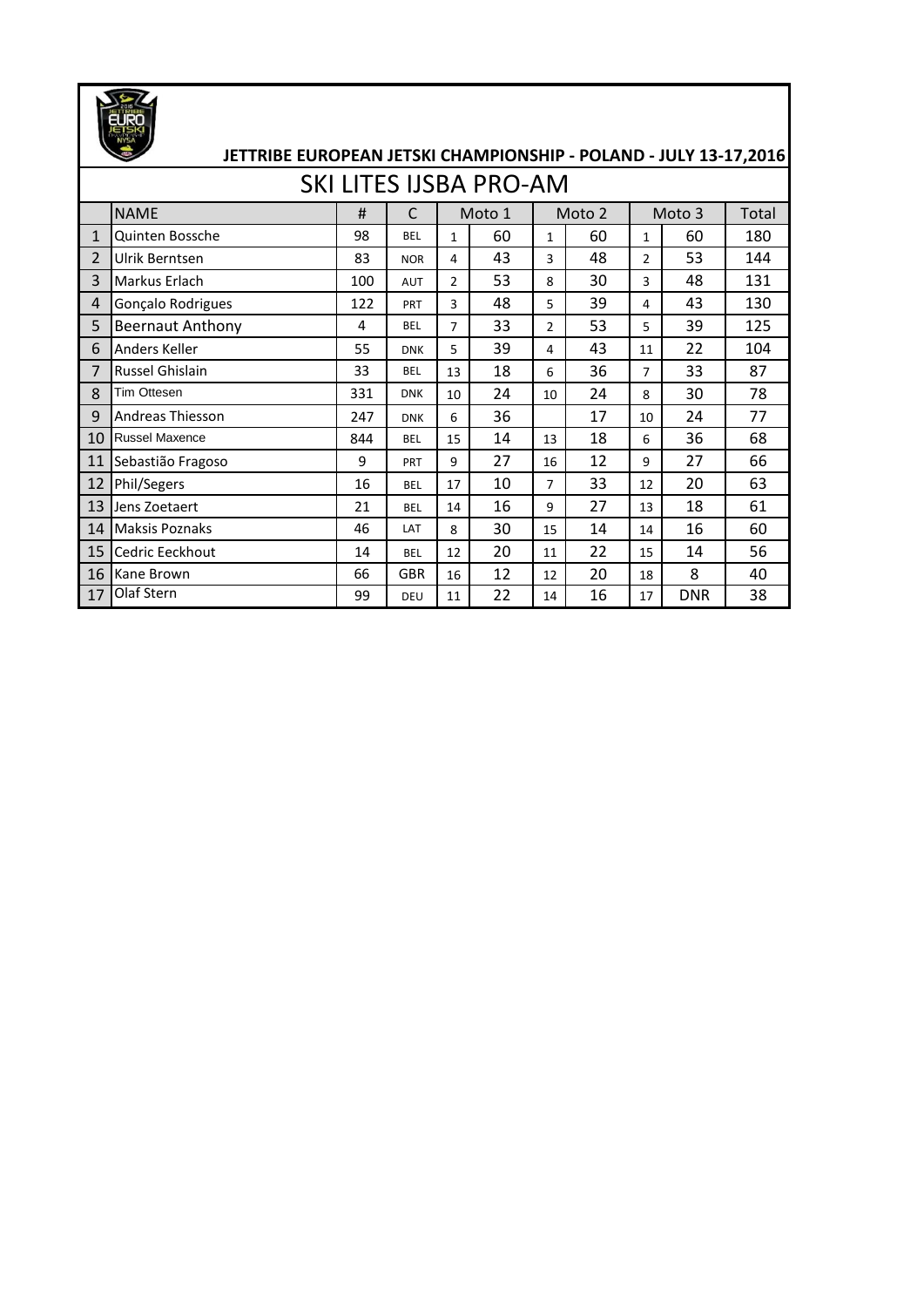

|                | <b>RUN PRO GP</b>         |     |            |                            |            |    |            |    |    |              |            |       |  |  |  |
|----------------|---------------------------|-----|------------|----------------------------|------------|----|------------|----|----|--------------|------------|-------|--|--|--|
|                | <b>NAME</b>               | #   | C          | Moto 2<br>Moto 3<br>Moto 1 |            |    |            |    |    |              | Moto 4     | Total |  |  |  |
| 1              | Mohammed Ibrahim Burbayea | 66  | <b>KWT</b> | $\mathbf{1}$               | 60         | 4  | 43         | 1  | 60 | 6            | 36         | 199   |  |  |  |
| $\overline{2}$ | Andrzey wisniewski        | 25  | <b>POL</b> | 2                          | 53         | 2  | 53         | 11 | 22 | 2            | 53         | 181   |  |  |  |
| $\overline{3}$ | <b>Brad Rickaby</b>       | 106 | <b>GBR</b> | 3                          | 48         | 3  | 48         | 5  | 39 | 4            | 43         | 178   |  |  |  |
| $\overline{4}$ | Gyorgy Kasza              | 5   | <b>HUN</b> | 7                          | 33         | 6  | 36         | 3  | 48 | $\mathbf{1}$ | 60         | 177   |  |  |  |
| .5             | Phil Pope                 | 200 | <b>GBR</b> | 8                          | 30         | 1  | 60         | 2  | 53 | 10           | <b>DNR</b> | 143   |  |  |  |
| 6              | David Godlington          | 43  | <b>GBR</b> | 4                          | 43         | 7  | 33         | 7  | 33 | 7            | 33         | 142   |  |  |  |
| 7              | Marcin Senda              | 86  | POL        | 10                         | <b>DNR</b> | 5  | 39         | 4  | 43 | 3            | 48         | 130   |  |  |  |
| 8              | <b>Brandao Frederik</b>   | 6   | <b>DEU</b> | 5                          | 39         | 8  | 30         | 8  | 30 | 9            | 27         | 126   |  |  |  |
| 9              | Roland Soós               | 45  | <b>HUN</b> | 6                          | 36         | 9  | 27         | 10 | 24 | 8            | 30         | 117   |  |  |  |
| 10             | <b>MARIO LAMY</b>         | 46  | <b>SVK</b> | 9                          | <b>DNR</b> | 10 | 24         | 6  | 36 | 5            | 39         | 99    |  |  |  |
| 11             | Maciej Kania              | 203 | POL        | 11                         | <b>DNR</b> | 11 | <b>DNR</b> | 9  | 27 | 11           | <b>DNR</b> | 27    |  |  |  |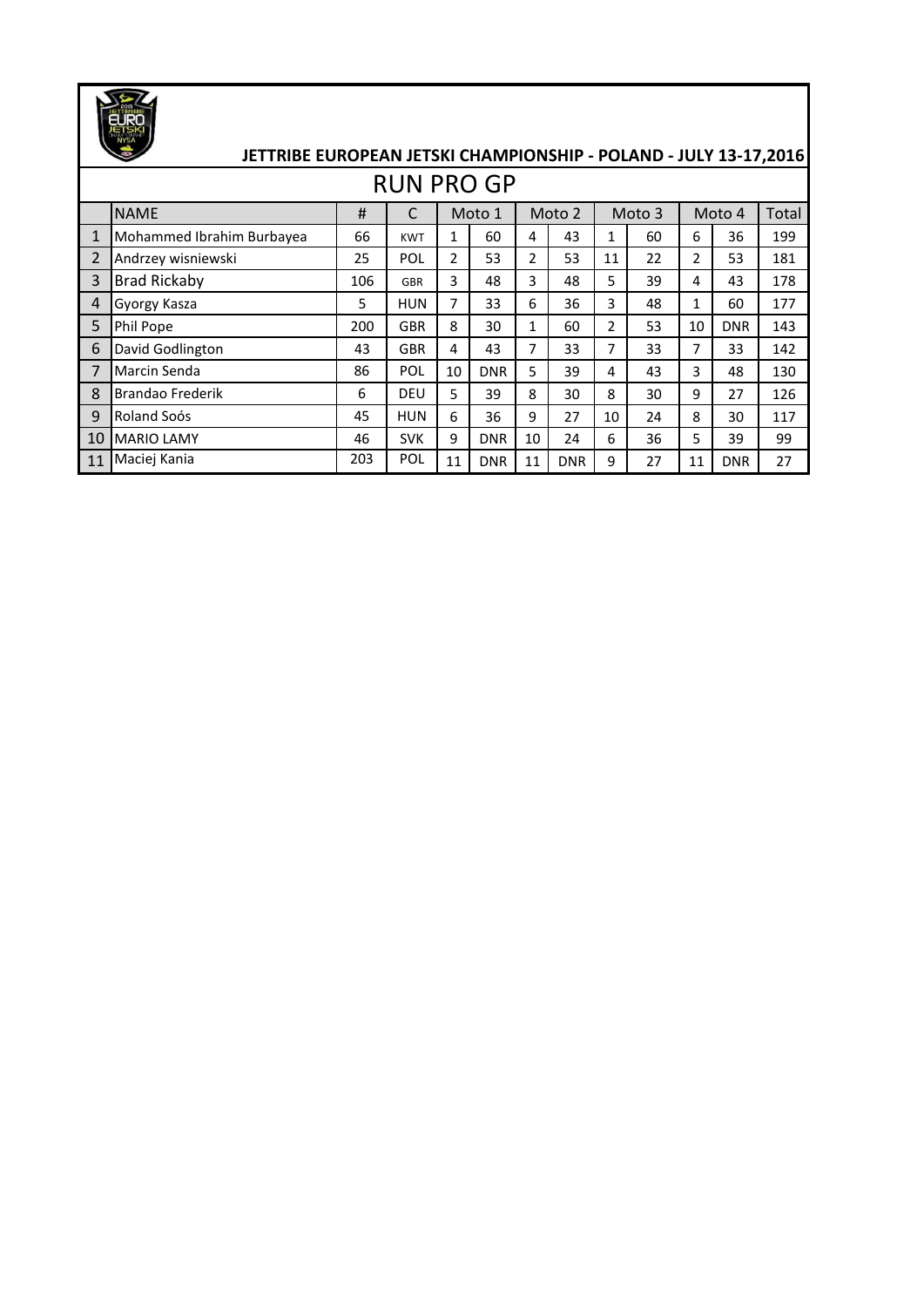

|    | <b>SKI PRO GP</b>    |    |            |                |        |                |            |                |            |    |            |       |  |  |
|----|----------------------|----|------------|----------------|--------|----------------|------------|----------------|------------|----|------------|-------|--|--|
|    | <b>NAME</b>          | #  | C          |                | Moto 1 |                | Moto 2     |                | Moto 3     |    | Moto 4     | Total |  |  |
| 1  | Luc Hermsen          | 73 | <b>NLD</b> | 2              | 53     | 3              | 48         | $\mathbf 1$    | 60         | 11 | 22         | 183   |  |  |
| 2  | <b>Tiago Sousa</b>   | 82 | PRT        | 14             | 16     | $\overline{2}$ | 53         | $\overline{2}$ | 53         | 1  | 60         | 182   |  |  |
| 3  | Rui Sousa            | 92 | PRT        | 5              | 39     | 1              | 60         | 10             | 24         | 2  | 53         | 176   |  |  |
| 4  | Ulrik Berntsen       | 83 | <b>NOR</b> | $\overline{3}$ | 48     | 6              | 36         | 3              | 48         | 4  | 43         | 175   |  |  |
| 5  | Marten Manni         | 53 | <b>EST</b> | 4              | 43     | 5              | 39         | 4              | 43         | 3  | 48         | 173   |  |  |
| 6  | Kacper Kania         | 94 | POL        | 9              | 27     | 4              | 43         | 8              | 30         | 6  | 36         | 136   |  |  |
| 7  | Anders Keller        | 55 | <b>DNK</b> | 6              | 36     | 10             | 24         | 6              | 36         | 5  | 39         | 135   |  |  |
| 8  | Jason Young          | 88 | <b>GBR</b> | $\overline{7}$ | 33     | $\overline{7}$ | 33         | 5.             | 39         | 9  | 27         | 132   |  |  |
| 9  | Richard gilbert      | 85 | <b>GBR</b> | 10             | 24     | 9              | 27         | 7              | 33         | 7  | 33         | 117   |  |  |
| 10 | <b>Karlis Zurins</b> | 38 | <b>LVA</b> | 8              | 30     | 8              | 30         | 11             | 22         | 8  | 30         | 112   |  |  |
| 11 | Danny Mace           | 15 | <b>GBR</b> | 11             | 22     | 11             | 22         | 12             | 20         | 10 | 24         | 88    |  |  |
| 12 | Lukas Binar          | 39 | <b>CZE</b> | 1              | 60     | 13             | 18         | 14             | <b>DNR</b> | 12 | <b>DNR</b> | 78    |  |  |
| 13 | Bogdan Sukhetsky     | 11 | <b>UKR</b> | 12             | 20     | 12             | 20         | 13             | 18         | 13 | <b>DNR</b> | 58    |  |  |
| 14 | Daniels Poznaks      | 56 | LVA        | 13             | 18     | 14             | <b>DNR</b> | 9              | 27         | 14 | <b>DNR</b> | 45    |  |  |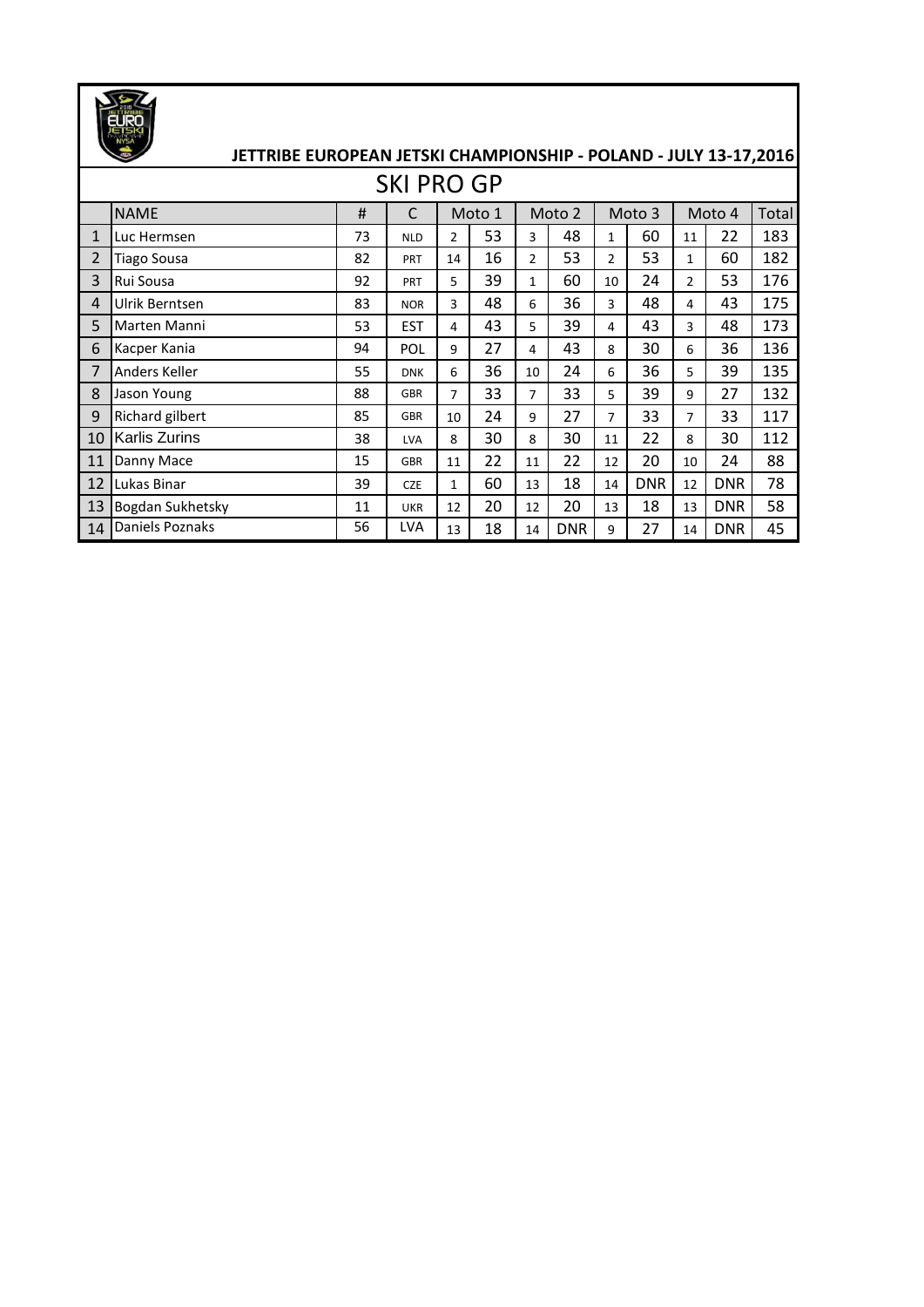

|                | <b>SKI JUNIORS STOCK 13-15</b> |     |              |    |            |                |        |                |           |       |  |  |  |  |
|----------------|--------------------------------|-----|--------------|----|------------|----------------|--------|----------------|-----------|-------|--|--|--|--|
|                | <b>NAME</b>                    | #   | $\mathsf{C}$ |    | Moto 1     |                | Moto 2 |                | Moto 3    | Total |  |  |  |  |
| $\mathbf{1}$   | <b>Emils Poznaks</b>           | 48  | <b>LVA</b>   | 2  | 53         | 1              | 60     | 6              | 36        | 149   |  |  |  |  |
| $\overline{2}$ | <b>Belvy Danil</b>             | 77  | <b>UKR</b>   | 3  | 48         | 9              | 27     | $\mathbf{1}$   | 60        | 135   |  |  |  |  |
| $\overline{3}$ | Sultan alhammadi               | 76  | <b>UAE</b>   | 1  | 60         | 3              | 48     | 10             | 24        | 132   |  |  |  |  |
| 4              | <b>Mattias Reinaas</b>         | 328 | <b>EST</b>   | 6  | 36         | 5              | 39     | 4              | 43        | 118   |  |  |  |  |
| 5              | <b>Heitzinger Nils</b>         | 15  | <b>AUT</b>   | 4  | 43         | 11             | 22     | 3              | 48        | 113   |  |  |  |  |
| 6              | Oliver Liseth                  | 332 | <b>NOR</b>   | 5  | 39         | 6              | 36     | 8              | 30        | 105   |  |  |  |  |
| $\overline{7}$ | Viljar Berntsen                | 83  | <b>NOR</b>   | 8  | 30         | 7              | 33     | 5              | 39        | 102   |  |  |  |  |
| 8              | Abdulah Alhammadi              | 3   | <b>UAE</b>   | 10 | 0          | 4              | 43     | $\overline{2}$ | 53        | 96    |  |  |  |  |
| 9              | Salman Alawadhi                | 53  | <b>UAE</b>   | 7  | 33         | $\overline{2}$ | 53     | 11             | <b>DQ</b> | 86    |  |  |  |  |
| 10             | Reanna Wilson                  | 212 | <b>GBR</b>   | 9  | 27         | 10             | 24     | 9              | 27        | 78    |  |  |  |  |
| 11             | Karlo Brezni                   | 128 | <b>HRV</b>   | 11 | <b>DNR</b> | 8              | 30     | $\overline{7}$ | 33        | 63    |  |  |  |  |